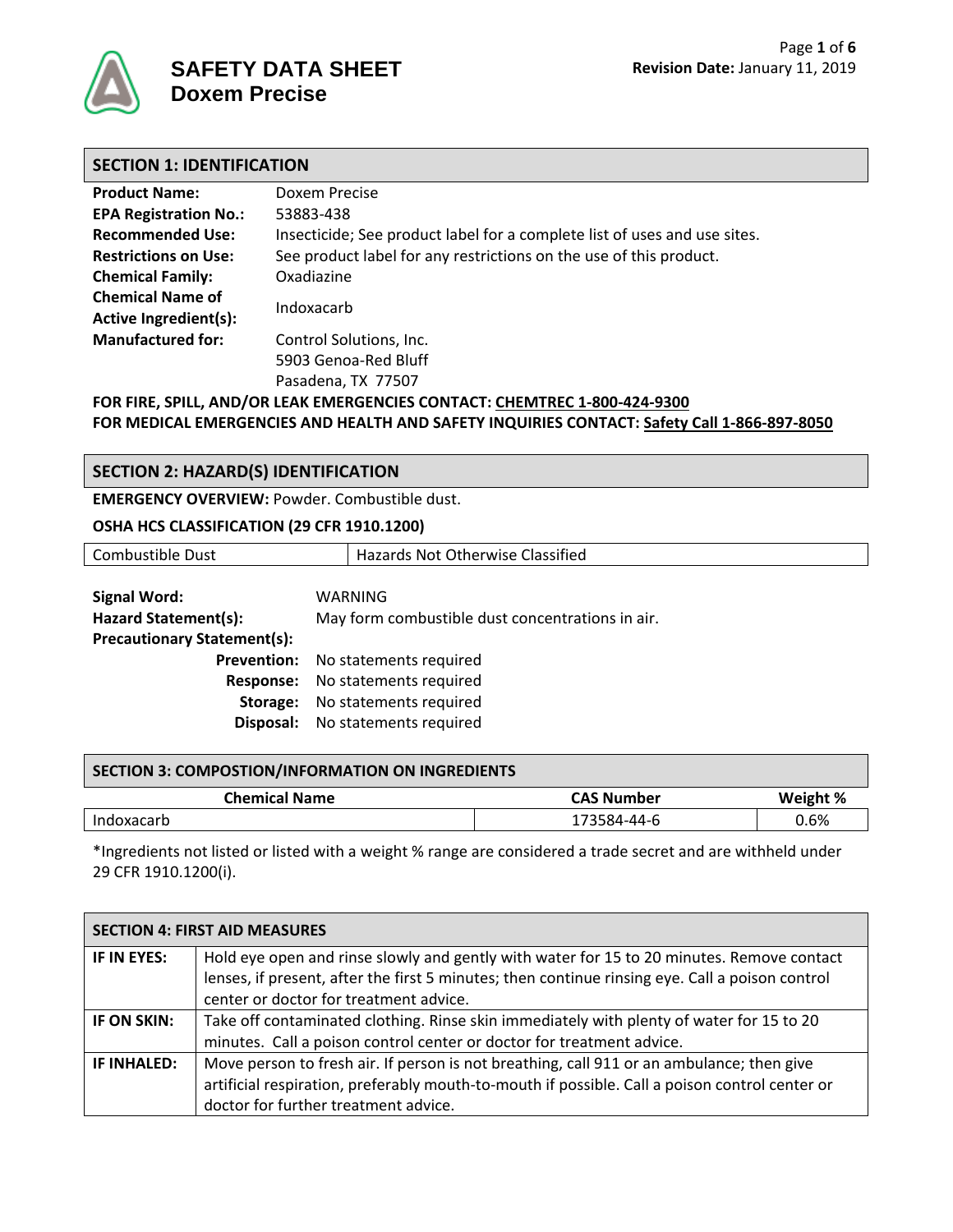**IF INGESTED:** Call a poison control center or doctor immediately for treatment advice. Have person sip a glass of water if able to swallow. Do not induce vomiting unless told to do so by a poison control center or doctor. Do not give anything by mouth to an unconscious person.

**Most important symptoms/effects, acute and delayed:** Ingestion of large amounts may cause nausea and diarrhea.

| <b>SECTION 5: FIRE-FIGHTING MEASURES</b>                                                                                |                                                                                                                                                                                                                                                                                              |  |
|-------------------------------------------------------------------------------------------------------------------------|----------------------------------------------------------------------------------------------------------------------------------------------------------------------------------------------------------------------------------------------------------------------------------------------|--|
| <b>Suitable Extinguishing Media:</b><br><b>Unsuitable Extinguishing Media:</b><br><b>Hazardous Combustion Products:</b> | Foam, dry chemical, carbon dioxide, water spray or fog<br>Water jet<br>Thermal decomposition may produce toxic oxides of carbon and                                                                                                                                                          |  |
| <b>Special Protective Equipment &amp;</b><br><b>Precautions:</b>                                                        | nitrogen.<br>Evacuate area and fight fire upwind from a safe distance to avoid<br>hazardous vapors and decomposition products. Foam and/or dry<br>chemical are preferred to minimize environmental contamination. If<br>water is used, dike and collect water to prevent run-off. Wear self- |  |
| <b>Unusual Fire &amp; Explosion Hazards:</b>                                                                            | contained breathing apparatus and full fire-fighting turn-out gear<br>(Bunker gear).<br>Dust may form combustible concentrations in air.                                                                                                                                                     |  |

## **SECTION 6: ACCIDENTAL RELEASE MEASURES**

| <b>Personal Precautions:</b> | See Section 8 for personal protection equipment.                                                                                                                                                                                                                                         |
|------------------------------|------------------------------------------------------------------------------------------------------------------------------------------------------------------------------------------------------------------------------------------------------------------------------------------|
| Environmental                | Keep spilled material and any rinsate from contaminating soil or from entering                                                                                                                                                                                                           |
| <b>Precautions:</b>          | sewage and drainage systems and bodies of water.                                                                                                                                                                                                                                         |
| <b>Methods for</b>           | Isolate the spill area. Keep unnecessary and unprotected personnel from                                                                                                                                                                                                                  |
| Containment:                 | entering. Avoid generation of dust. Remove all sources of ignition.                                                                                                                                                                                                                      |
| <b>Methods for Clean-up:</b> | Place contaminated material in appropriate container for disposal. After<br>removal, flush contaminated area thoroughly with water. Pick up wash liquid<br>with additional absorbent and place in a disposable container. Do not put spilled<br>material back in the original container. |
| <b>Other Information:</b>    | None known                                                                                                                                                                                                                                                                               |

## **SECTION 7: HANDLING AND STORAGE**

**Handling:** RECOMMENDATIONS ARE INTENDED FOR MANUFACTURING, PACKAGING AND COMMERCIAL BLENDING WORKERS. PESTICIDE APPLICATORS AND WORKERS must refer to the product label and Directions for Use attached to the product for Agricultural Use Requirements in accordance with the EPA Worker Protection Standard 40 CFR part 170.Handle and open container in a manner as to prevent spillage. Do not eat, drink or smoke while handling this product. Take precautionary measures against static discharge. **Storage: See pesticide label for full information on product storage.** Do not contaminate water, food

or feed by storage of this product. Store away from sources of heat, out of direct sunlight and away from incompatible materials. Pesticides should be stored in secured areas away from children and animals.

**Storage Temperature (Min/Max):** Avoid extreme temperatures **Product Incompatibilities:** Strong oxidizing agents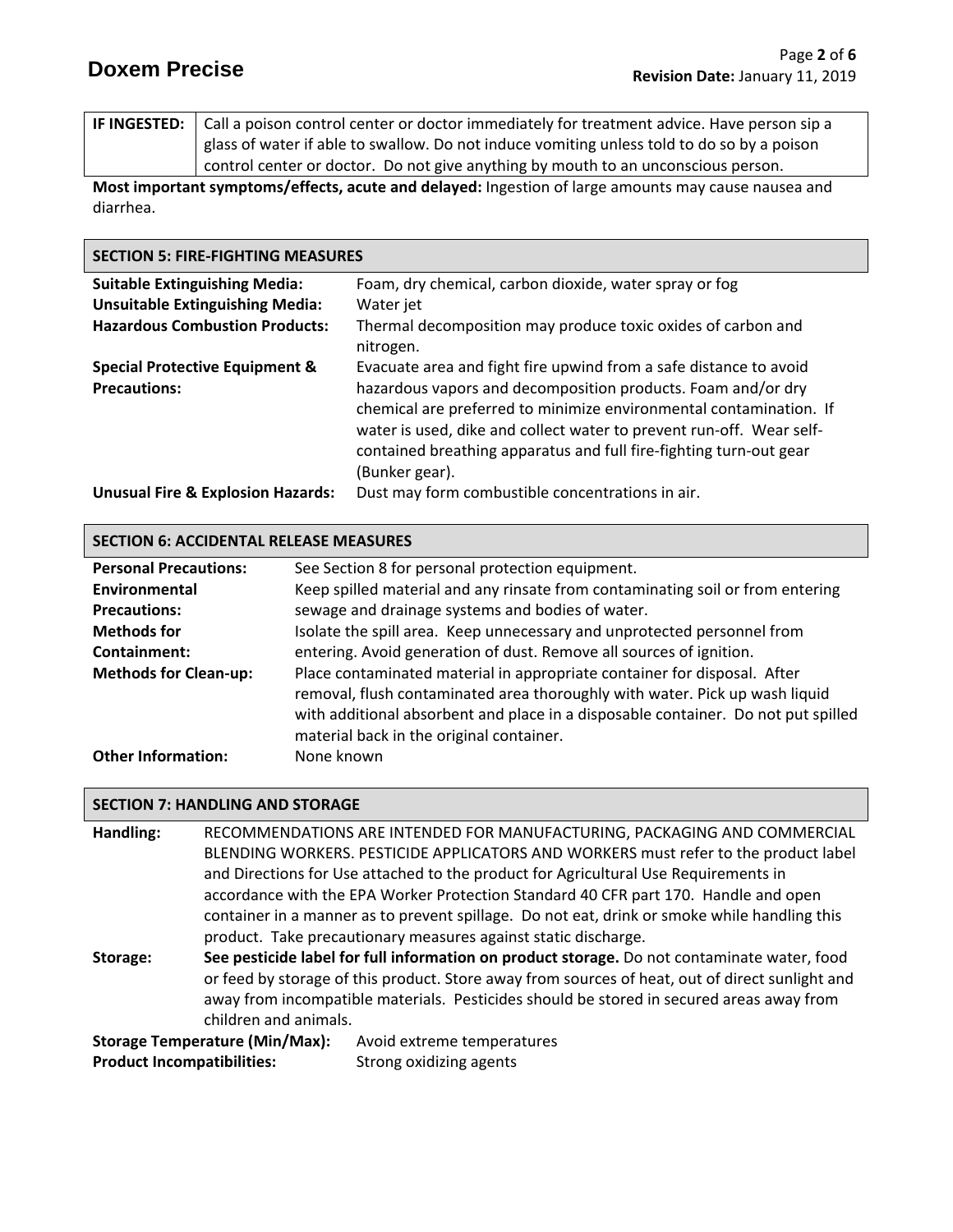# **SECTION 8: EXPOSURE CONTROLS/PERSONAL PROTECTION**

# **Users of a pesticide product must refer to the product label for personal protective equipment requirements.**

#### **Exposure Guidelines:**

| <b>COMPONENT</b>                  | OSHA PEL                             | <b>ACGIH TLV</b> | <b>NIOSH REL</b> |
|-----------------------------------|--------------------------------------|------------------|------------------|
| <b>Particulates Not Otherwise</b> | 15 mg/m <sup>3</sup> (total dust)    |                  |                  |
| Classified                        | 5 mg/m <sup>3</sup> (resp. fraction) |                  |                  |

| <b>Engineering Controls:</b>      | Provide general or local exhaust ventilation systems to maintain airborne<br>concentrations below OSHA PELs or other specified exposure limits. Local exhaust<br>ventilation is preferred.                                                                                                                                                                                                                                                                                                                                                           |
|-----------------------------------|------------------------------------------------------------------------------------------------------------------------------------------------------------------------------------------------------------------------------------------------------------------------------------------------------------------------------------------------------------------------------------------------------------------------------------------------------------------------------------------------------------------------------------------------------|
| <b>Respiratory Protection:</b>    | In areas of poor ventilation or where exposure limits are exceeded, use a NIOSH<br>approved respirator with cartridges/canisters approved for general particulates.                                                                                                                                                                                                                                                                                                                                                                                  |
| <b>Eye Protection:</b>            | Chemical goggles or safety glasses and full-face shield                                                                                                                                                                                                                                                                                                                                                                                                                                                                                              |
| <b>Protective Gloves:</b>         | Chemical-resistant gloves such as barrier laminate, butyl rubber, nitrile,<br>neoprene rubber, polyvinyl chloride (PVC) or Viton.                                                                                                                                                                                                                                                                                                                                                                                                                    |
| <b>Other Protective Clothing:</b> | Long-sleeved shirt, long pants and shoes plus socks.                                                                                                                                                                                                                                                                                                                                                                                                                                                                                                 |
| <b>General Safety Measures:</b>   | Wash hands before eating, drinking, chewing gum, using tobacco, or using the<br>toilet. Remove clothing immediately after handling this product. Wash outside<br>of gloves before removing. Discard clothing and other absorbent materials that<br>have been drenched or heavily contaminated with this product's concentrate.<br>Do not reuse them. Follow manufacturer's instructions for cleaning and<br>maintaining PPE. If no such instructions for washables, use detergent and hot<br>water. Keep and wash PPE separately from other laundry. |

| <b>SECTION 9: PHYSICAL AND CHEMICAL PROPERTIES</b> |                           |                                         |                                                      |
|----------------------------------------------------|---------------------------|-----------------------------------------|------------------------------------------------------|
| Appearance:                                        | Yellowish brown<br>powder | <b>Upper/Lower Flammability Limits:</b> | Not determined                                       |
| Odor:                                              | Moderately sweet          | <b>Vapor Pressure:</b>                  | Not determined                                       |
| <b>Odor Threshold:</b>                             | Not determined            | <b>Vapor Density:</b>                   | Not determined                                       |
| pH (1% dispersion):                                | $5.0 - 6.0$               | <b>Bulk Density (@ambient temp.):</b>   | 0.750 g/cm <sup>3</sup><br>$(46.8 \text{ lbs/ft}^3)$ |
| <b>Melting /Freezing Point:</b>                    | Not determined            | Solubility:                             | Not determined                                       |
| <b>Boiling Point/Range:</b>                        | Not determined            | <b>Partition Coefficient:</b>           | Not determined                                       |
| <b>Flash Point:</b>                                | Not applicable            | <b>Auto-ignition Temperature:</b>       | Not determined                                       |
| <b>Evaporation Rate:</b>                           | Not determined            | <b>Decomposition Temperature:</b>       | Not determined                                       |
| <b>Flammability:</b>                               | Not applicable            | <b>Viscosity:</b>                       | Not applicable                                       |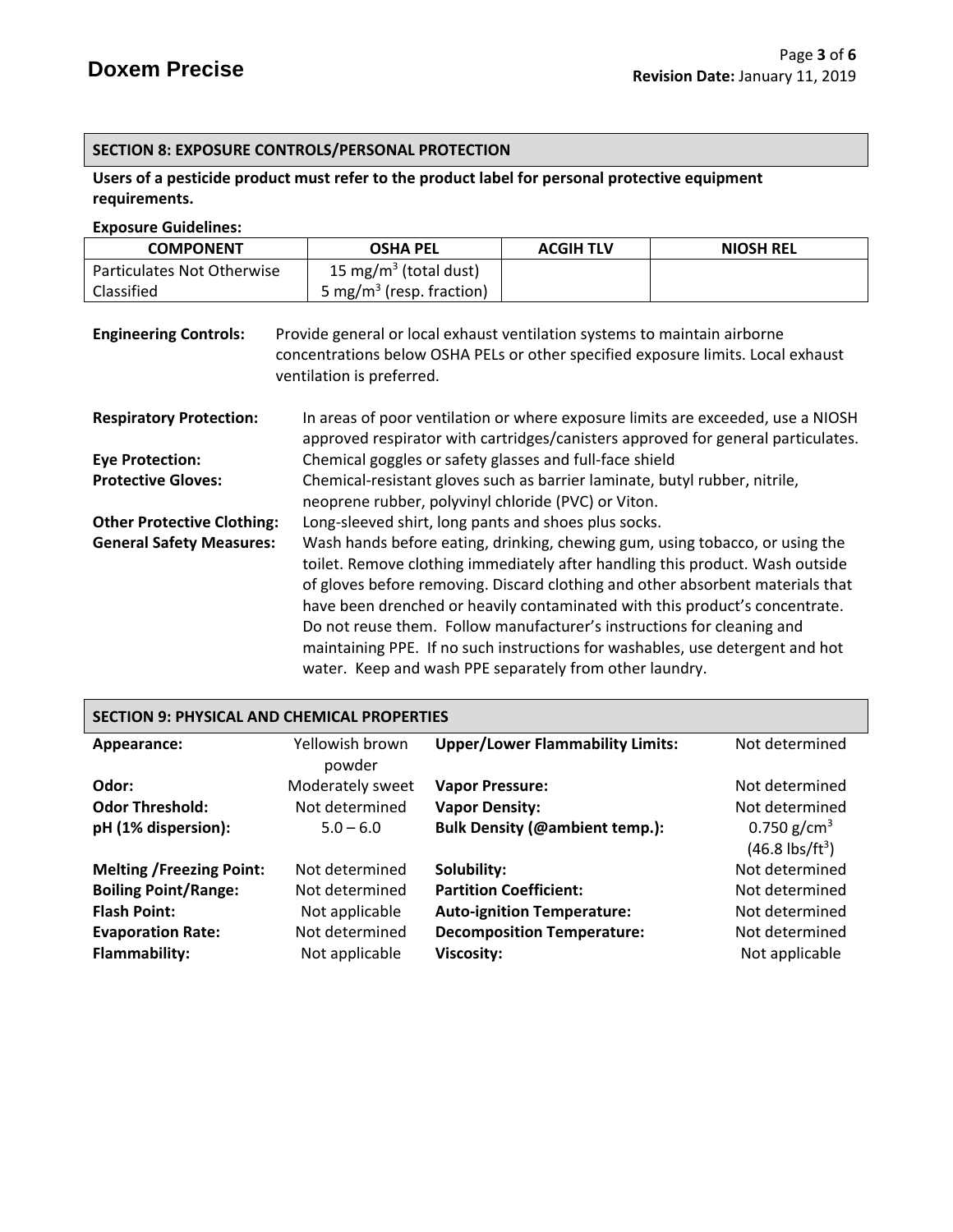| <b>SECTION 10: STABILITY AND REACTIVITY</b> |                                                                    |  |
|---------------------------------------------|--------------------------------------------------------------------|--|
| <b>Reactivity:</b>                          | None known                                                         |  |
| <b>Chemical Stability:</b>                  | Stable under normal storage and handling conditions.               |  |
| <b>Possibility of Hazardous Reactions:</b>  | None known                                                         |  |
| <b>Conditions to Avoid:</b>                 | Avoid exposure to heat, sources of ignition, and open flame. Avoid |  |
|                                             | dust generation.                                                   |  |
| <b>Incompatible Materials:</b>              | Strong oxidizing agents                                            |  |
| <b>Hazardous Decomposition Products:</b>    | Thermal decomposition may produce oxides of carbon and nitrogen.   |  |

| <b>SECTION 11: TOXICOLOGICAL INFORMATION</b> |                                                                       |                                                                        |            |             |
|----------------------------------------------|-----------------------------------------------------------------------|------------------------------------------------------------------------|------------|-------------|
| <b>Likely Routes of Exposure:</b>            | Eye contact, Skin contact, Ingestion, Inhalation                      |                                                                        |            |             |
| <b>Symptoms of Exposure:</b>                 |                                                                       | Ingestion of large amounts may cause nausea and diarrhea.              |            |             |
| Oral LD <sub>50</sub> :                      | $>5,000$ mg/kg (rat)                                                  |                                                                        |            |             |
| Dermal LD <sub>50</sub> :                    |                                                                       | >5,000 mg/kg (rat)(Estimated based upon component data)                |            |             |
| Inhalation $LC_{50}$ :                       |                                                                       | >5 mg/L (4/hr)(rat)(Estimated based upon component data)               |            |             |
| <b>Eye Irritation/Damage:</b>                |                                                                       | Non-irritant (rabbit); Powder particles may cause very mild mechanical |            |             |
|                                              |                                                                       | irritation clearing generally in 48 hours.                             |            |             |
| <b>Skin Corrosion/Irritation:</b>            | Not anticipated to cause dermal irritation based upon component data. |                                                                        |            |             |
| <b>Skin Sensitization:</b>                   | Non-sensitizer (guinea pig)                                           |                                                                        |            |             |
|                                              |                                                                       |                                                                        |            |             |
| <b>Chronic/Subchronic Toxicity:</b>          | No data available                                                     |                                                                        |            |             |
| <b>Mutagenicity:</b>                         | No data available                                                     |                                                                        |            |             |
| <b>Reproductive Toxicity:</b>                | No data available                                                     |                                                                        |            |             |
| <b>Neurotoxicity:</b>                        | No data available                                                     |                                                                        |            |             |
| <b>Target Organs:</b>                        | No data available                                                     |                                                                        |            |             |
| <b>Aspiration Hazard:</b>                    | No data available                                                     |                                                                        |            |             |
| Carcinogenicity:                             | No data available                                                     |                                                                        |            |             |
| <b>Chemical Name</b>                         | <b>ACGIH</b>                                                          | <b>IARC</b>                                                            | <b>NTP</b> | <b>OSHA</b> |
| No components listed                         |                                                                       |                                                                        |            |             |

#### **SECTION 12: ECOLOGICAL INFORMATION**

#### **Environmental Hazards Statement from FIFRA Regulated Pesticide Label:**

This pesticide is toxic to fish and aquatic invertebrates. Do not apply directly to water. To protect the environment, do not allow pesticide to enter or run off into storm drains, drainage ditches, gutters, or surface waters. Applying this product in calm weather when rain is not predicted for the next 24 hours will help to ensure that wind or rain does not blow or wash pesticide off the treatment area.

#### **ECOTOXICITY DATA:**

| <b>Fish Toxicity:</b>                 | Indoxacarb Technical: Rainbow trout: 96-hour $LC_{50} = 0.65$ mg/L |
|---------------------------------------|--------------------------------------------------------------------|
| <b>Aquatic Invertebrate Toxicity:</b> | Indoxacarb Technical: Daphnia magna: 48-hour $EC_{50} = 0.60$ mg/L |
| <b>Aquatic Plant Toxicity:</b>        | No data available                                                  |
| <b>Avian Toxicity:</b>                | Indoxacarb Technical: Bobwhite Quail: Oral $LD_{50} = 98$ mg/kg    |
| <b>Honeybee Toxicity:</b>             | No data available                                                  |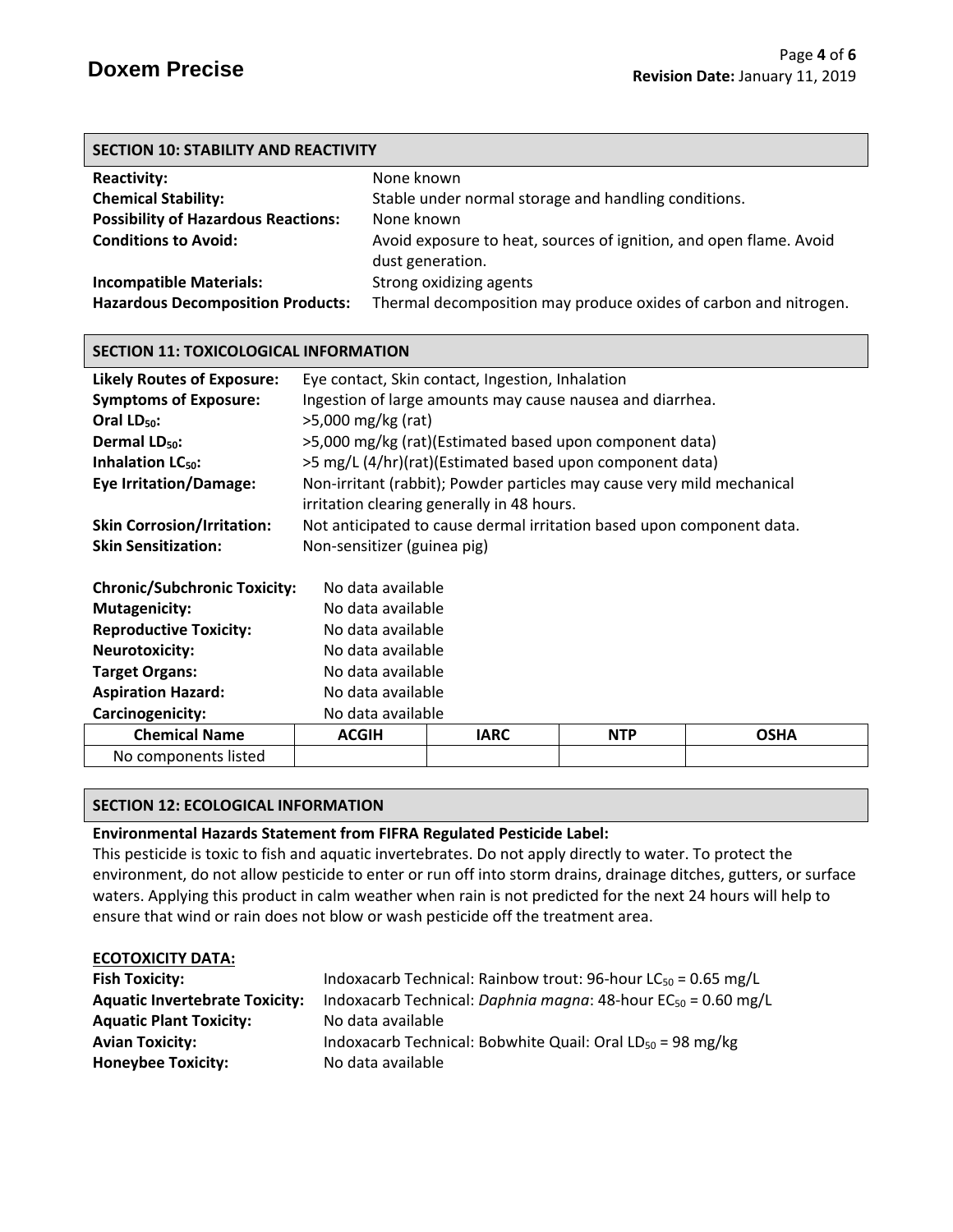## **ENVIRONMENTAL EFFECTS:**

| <b>Persistence and Degradability:</b> | No data available |
|---------------------------------------|-------------------|
| <b>Bioaccumulation:</b>               | No data available |
| <b>Mobility:</b>                      | No data available |
| <b>Other Adverse Effects:</b>         | No data available |

#### **SECTION 13: DISPOSAL CONSIDERATIONS**

| <b>Waste Disposal:</b>     | Refer to the pesticide label for full information on disposal. Pesticide wastes are   |
|----------------------------|---------------------------------------------------------------------------------------|
|                            | toxic. Improper disposal of unused pesticide, spray mixture, or rinse water is a      |
|                            | violation of Federal law. If these wastes cannot be used according to label           |
|                            | instructions, contact your State Pesticide or Environmental Control Agency or the     |
|                            | Hazardous Waste representative at the nearest EPA Regional Office for guidance in     |
|                            | proper disposal methods.                                                              |
| <b>Container Disposal:</b> | Refer to the pesticide label for full information on disposal. When possible, triple  |
|                            | rinse the container and offer for recycling if available.                             |
| <b>RCRA</b>                | It is the responsibility of the individual disposing of this product to determine the |
| <b>Characteristics:</b>    | RCRA classification and hazard status of the waste.                                   |
|                            |                                                                                       |
|                            |                                                                                       |

# **SECTION 14: TRANSPORTATION INFORMATION**

| <b>DOT</b><br>(Ground): | Not regulated |
|-------------------------|---------------|
| <b>IMDG</b><br>(Sea):   | Not regulated |
| <b>IATA</b><br>(Air):   | Not regulated |

## **SECTION 15: REGULATORY INFORMATION**

**Labeling Requirements Under FIFRA:** This chemical is a pesticide product registered by the Environmental Protection Agency and is subject to certain labeling requirements under federal pesticide law. These requirements differ from the classification criteria and hazard information required for safety data sheets and for workplace labels of non-pesticide chemicals. Following is the hazard information as required on the pesticide label:

**CAUTION:** Causes moderate eye irritation. Avoid contact with eyes or clothing. Wash thoroughly with soap and water after handling and before eating, drinking, chewing gum, using tobacco or using the toilet.

**TSCA Inventory:** This product is exempt from TSCA inventory listing requirements as it is solely for FIFRA regulated use.

## **SARA Title III Information:**

 **Section 302 – Extremely hazardous substances:** None

## **Section 311/312** – **Hazard Categories:** None

 **Section 313 –** This product contains a chemical or chemicals which are subject to the reporting requirements of the Act and Title 40 of the Code of Federal Regulations, Part 372:

| <b>Chemical Name</b> | <b>CAS Number</b> | Weight % | <b>SARA 313 - Threshold Values</b><br>(lbs) |
|----------------------|-------------------|----------|---------------------------------------------|
| None listed          |                   |          |                                             |